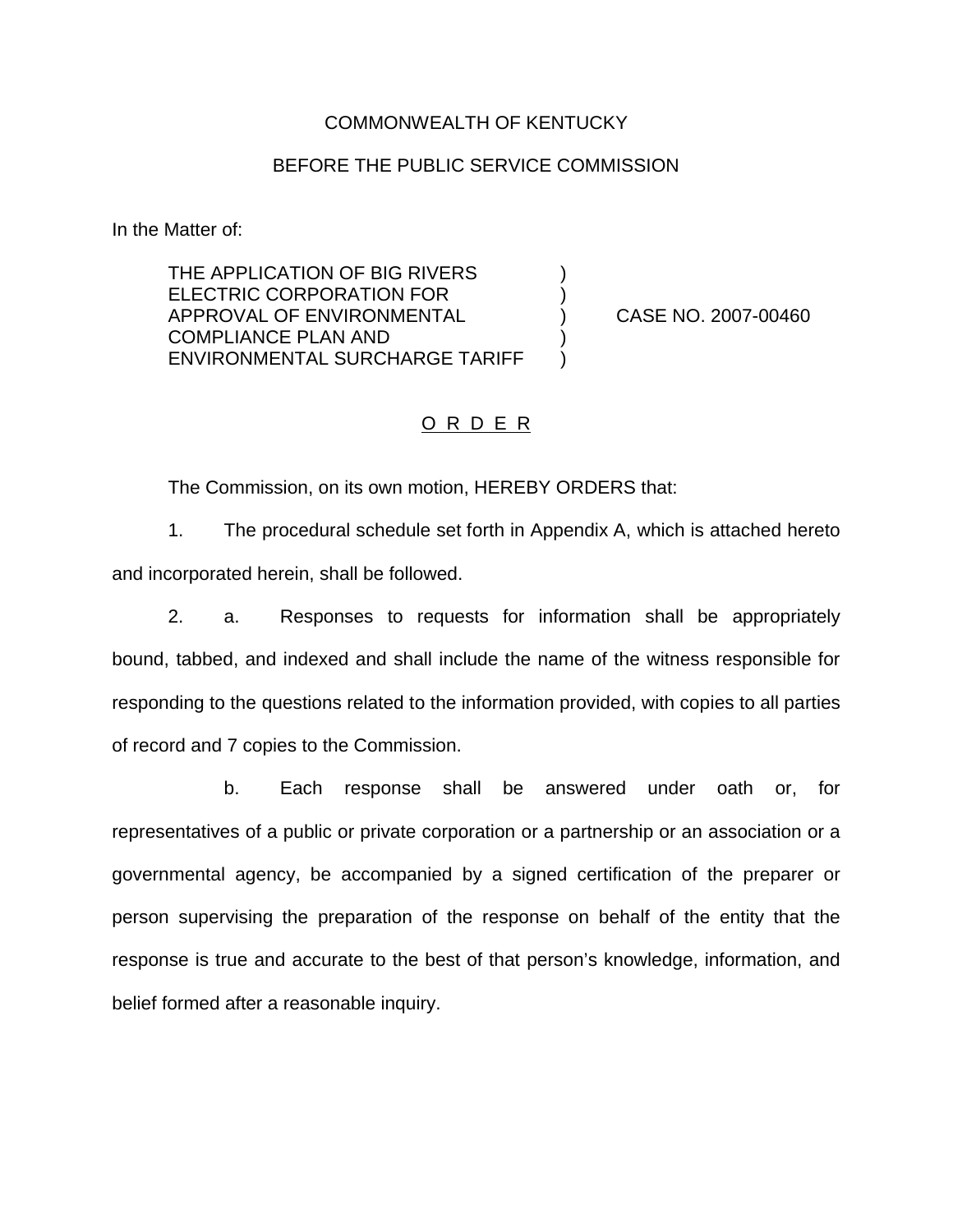c. Any party shall make timely amendment to any prior responses if it obtains information which indicates that the response was incorrect when made or, though correct when made, is now incorrect in any material respect.

d. For any request to which a party fails or refuses to furnish all or part of the requested information, that party shall provide a written explanation of the specific grounds for its failure to completely and precisely respond.

3. Any party filing testimony shall file an original and 7 copies.

4. At any public hearing in this matter, neither opening statements nor summarization of direct testimonies shall be permitted.

5. The Commission does not look favorably upon motions for continuance. Consequently, motions for extensions of time with respect to the schedule herein shall be made in writing and will be granted only upon a showing of good cause.

6. Nothing contained herein shall prevent the Commission from entering further Orders in this matter.

Done at Frankfort, Kentucky, this 28<sup>th</sup> day of February, 2008.

By the Commission

ATTEST:

**Executive Director**